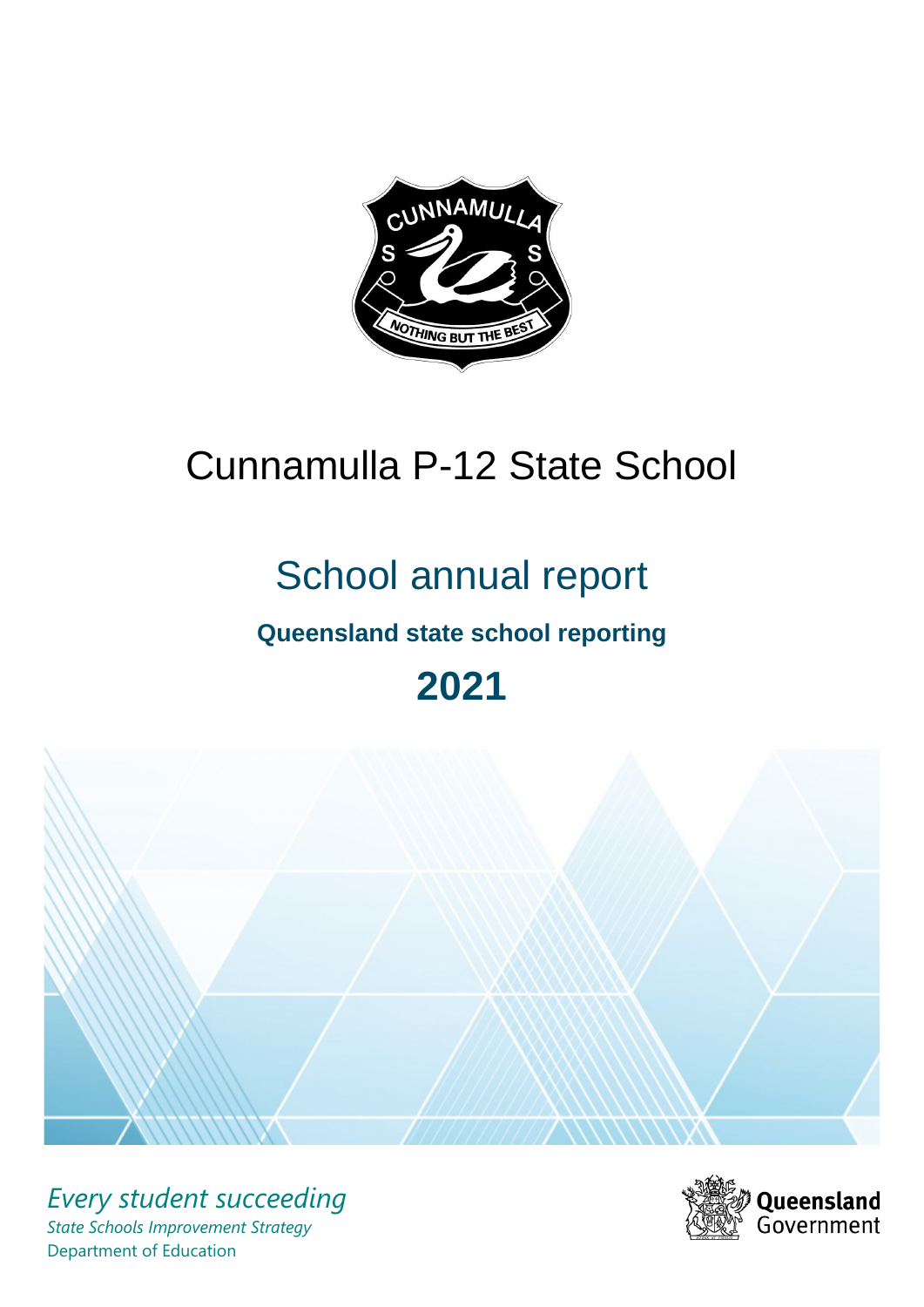**OFFICIAL – Public** Published as information source only. Public information used to create this report may not appear in this format in the public domain Please refer to disclaimer information.

#### **Contact details**

| <b>Postal Address</b> | PO Box 74 Cunnamulla 4490           |
|-----------------------|-------------------------------------|
| <b>Phone</b>          | (07) 4655 8333                      |
| Fax                   | (07) 4655 8300                      |
| Email                 | principal@cunnamullap12ss.eq.edu.au |
| Website               | https://cunnamullap12ss.eq.edu.au   |

#### **Disclaimer**

The materials presented in this report are distributed by the Department of Education (the department) as an information source only.

The information and data in this report is subject to change without notice.<br>The department makes no statements, representations, or warranties about the accuracy or completeness of, and you should not rely on, any informa report.

The department disclaim all responsibility and all liability (including without limitation, liability in negligence) for all expenses, losses, damages and costs you might incur as a result of the information in this report being inaccurate or incomplete in any way, and for any reason.

Despite our best efforts, the department makes no warranties that the information in this report is free of infection by computer viruses or other contamination.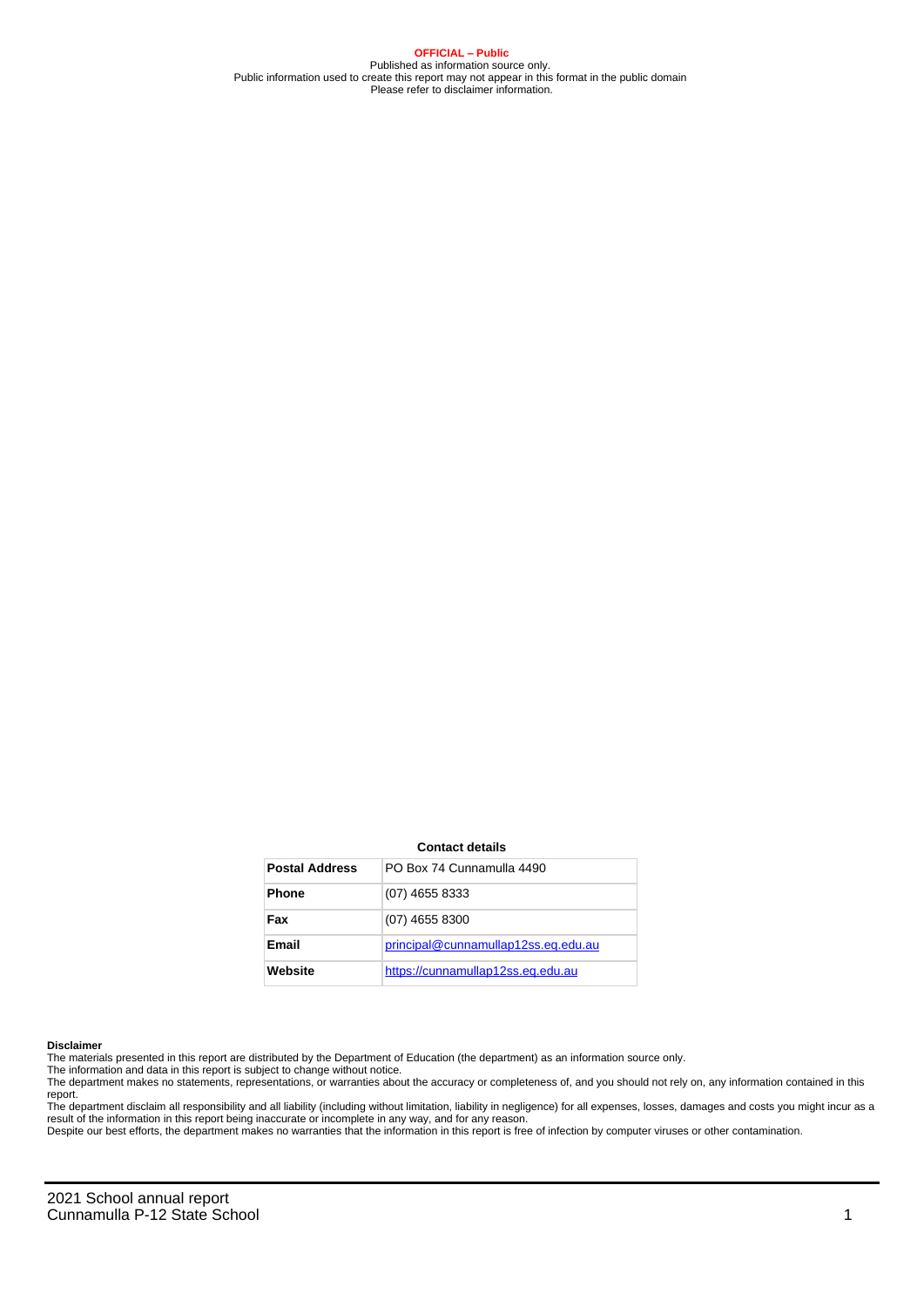| School context                   |                                                                                                                                                                                         |
|----------------------------------|-----------------------------------------------------------------------------------------------------------------------------------------------------------------------------------------|
| Coeducational or single sex      | Coeducational                                                                                                                                                                           |
| <b>Independent Public School</b> | No.                                                                                                                                                                                     |
| Year levels offered in 2021      | Early Childhood - Year 12                                                                                                                                                               |
| Webpages                         | Additional information about Queensland state schools is located on the:<br>My School website<br>Queensland Government data website<br>Queensland Government schools directory website. |

# **Characteristics of the student body**

## **Student enrolments**

#### **Table 1: Student enrolments by year level**

|                   |                | February       |      |      |                |                 |
|-------------------|----------------|----------------|------|------|----------------|-----------------|
| <b>Year Level</b> | 2019           | 2020           | 2021 | 2019 | 2020           | 2021            |
| <b>Prep Year</b>  | 11             | 13             | 9    | 10   | 14             | 12 <sup>°</sup> |
| Year 1            | 6              | 14             | 12   | 5    | 15             | 12 <sub>2</sub> |
| Year 2            | 6              | 8              | 14   | 6    | 10             | 13              |
| Year 3            | 4              | 7              | 8    | 4    | 6              | $\overline{7}$  |
| Year 4            | 13             | 6              | 6    | 13   | 6              | $\overline{7}$  |
| Year 5            | 12             | 12             | 6    | 12   | 10             | $\,6\,$         |
| Year 6            | $\overline{7}$ | 13             | 9    | 8    | 13             | 11              |
| Year 7            | 11             | 12             | 13   | 13   | 12             | 14              |
| Year 8            | 14             | 11             | 17   | 15   | 12             | 14              |
| Year 9            | 12             | 16             | 13   | 12   | 14             | 12              |
| Year 10           | 12             | 10             | 15   | 11   | 9              | 15              |
| Year 11           | 12             | 8              | 9    | 6    | $\overline{7}$ | $\,6\,$         |
| Year 12           | 5              | $\overline{4}$ | 5    | 5    | 4              | $\overline{7}$  |
| <b>Total</b>      | 125            | 134            | 136  | 120  | 132            | 136             |

Notes

1. Student counts include headcount of all full- and part-time students at the school.

## **Average class sizes**

## **Table 2: Average class size information for each phase of schooling**

| <b>Year Levels</b> | 2019 | 2020 | 2021 |
|--------------------|------|------|------|
| Prep – Year 3      | 13   | 17   |      |
| Year 4 – Year 6    | 22   | 23   |      |
| Year 7 – Year 10   | 14   | 19   |      |
| Year 11 – Year 12  |      |      |      |

Notes

1. Classes are measured against the target of 25 students per teacher in Prep to Year 3 and Years 11 to 12, and target of 28 students per teacher in Years 4 to 10. Where composite classes exist across cohorts (e.g. Year 3/4) the class size targets would be the lower cohort target.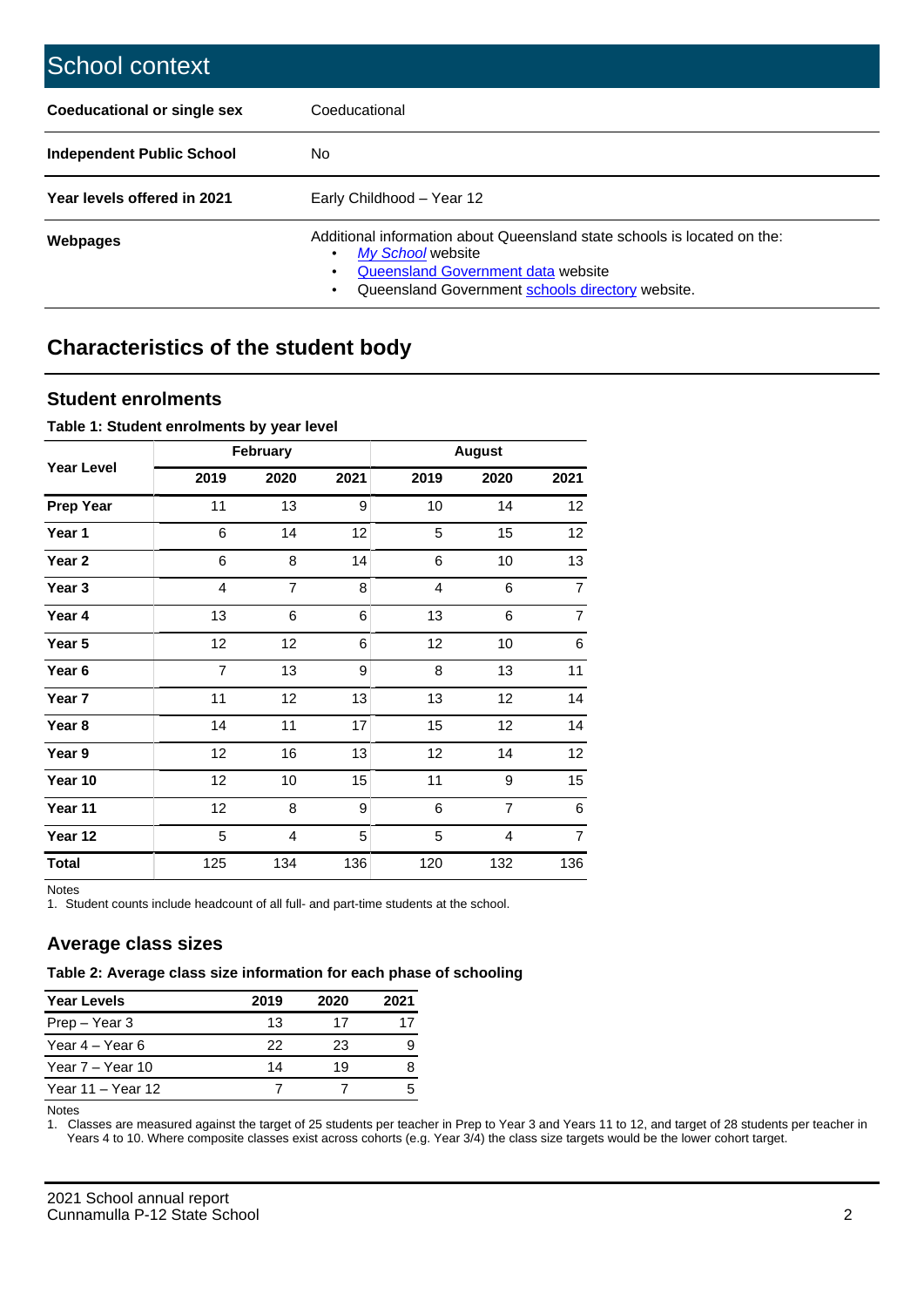## **Respectful relationships education**

To support students' learning, health and wellbeing all state schools are required to implement respectful relationships education through the Prep to Year 10 Australian Curriculum: Health and Physical Education and/or through school pastoral care programs across Prep to Year 12.

## **Parent, student and staff satisfaction**

Tables 3–5 show selected items from the Parent/Caregiver, Student and Staff School Opinion Surveys. In response to the COVID-19 health emergency, the annual school opinion surveys of students, teachers and staff were not administered in 2020. A new time series started in 2021 and data from this collection is not considered directly comparable with earlier collections due to significant methodology changes.

For state level information go to the **[School Opinion Survey](https://qed.qld.gov.au/publications/reports/statistics/schooling/schools/schoolopinionsurvey) webpage**.

#### **Table 3: Parent/Caregiver Survey**

| Percentage of parents/caregivers who agree <sup>1</sup> that:                                               | 2019   | 2020 | 2021   |
|-------------------------------------------------------------------------------------------------------------|--------|------|--------|
| This is a good school.                                                                                      | 81.8%  |      | 92.3%  |
| My child likes being at this school. <sup>2</sup>                                                           | 81.8%  |      | 91.7%  |
| My child feels safe at this school. <sup>2</sup>                                                            | 84.8%  |      | 83.3%  |
| My child's learning needs are being met at this school. <sup>2</sup>                                        | 76.5%  |      | 69.2%  |
| My child is making good progress at this school. <sup>2</sup>                                               | 79.4%  |      | 69.2%  |
| Teachers at this school expect my child to do his or her best. <sup>2</sup>                                 | 93.9%  |      | 92.3%  |
| Teachers at this school provide my child with useful feedback about his or her school<br>work. <sup>2</sup> | 100.0% |      | 84.6%  |
| Teachers at this school motivate my child to learn. <sup>2</sup>                                            | 90.9%  |      | 91.7%  |
| Teachers at this school treat students fairly. <sup>2</sup>                                                 | 79.4%  |      | 84.6%  |
| can talk to my child's teachers about my concerns. <sup>2</sup>                                             | 93.9%  |      | 92.3%  |
| This school works with me to support my child's learning. <sup>2</sup>                                      | 87.9%  |      | 100.0% |
| This school takes parents' opinions seriously. <sup>2</sup>                                                 | 90.9%  |      | 75.0%  |
| Student behaviour is well managed at this school. <sup>2</sup>                                              | 68.8%  |      | 46.2%  |
| This school looks for ways to improve. <sup>2</sup>                                                         | 90.6%  |      | 84.6%  |
| This school is well maintained. <sup>2</sup>                                                                | 91.2%  |      | 92.3%  |

Notes

1. Agree represents the percentage of respondents who Somewhat Agree, Agree or Strongly Agree with the statement.

2. Nationally agreed parents/caregiver items.

3. DW = Data withheld to ensure confidentiality.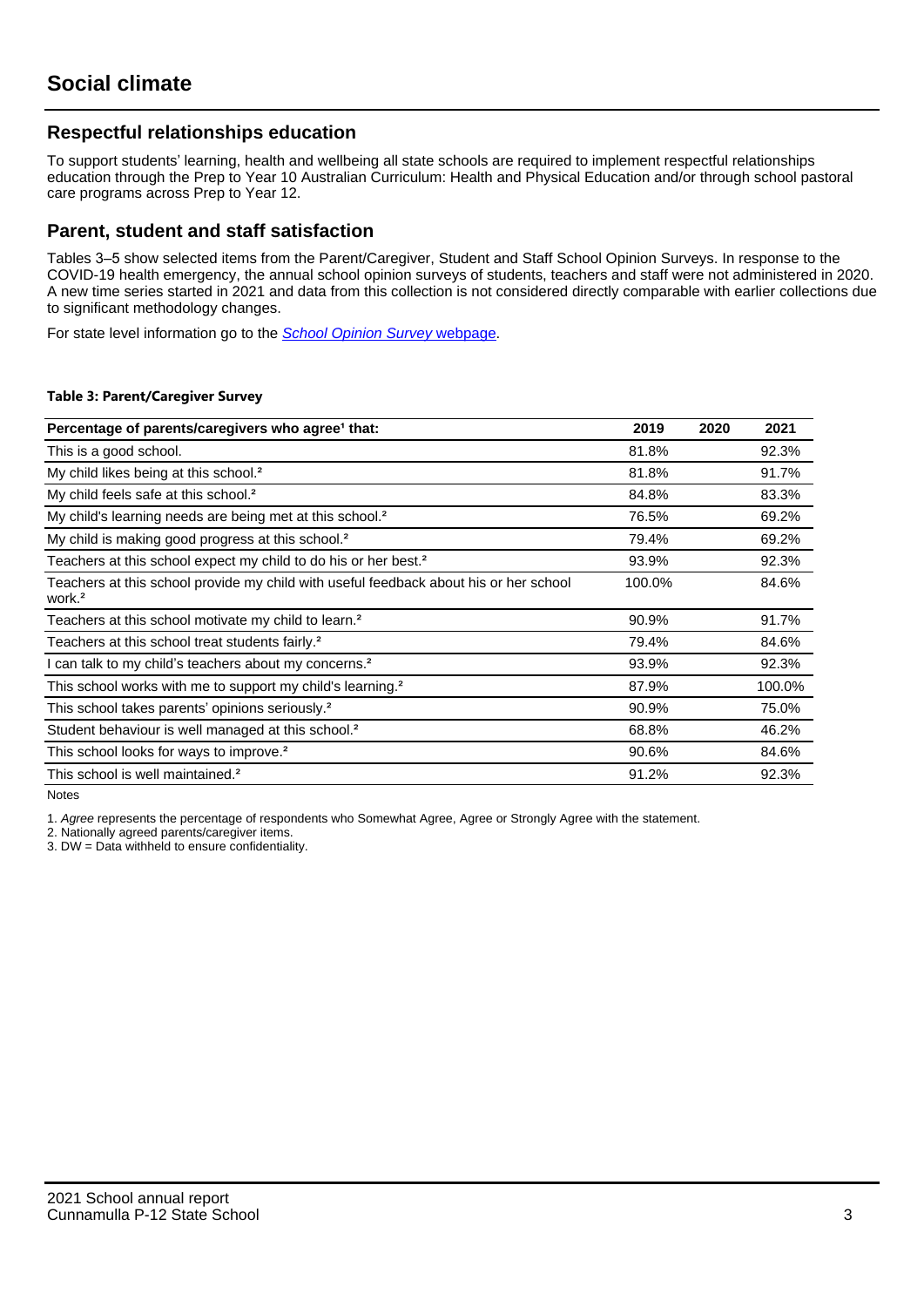#### **Table 4: Student Survey**

| Percentage of students who agree <sup>1</sup> that:                            | 2019  | 2020 | 2021*     |
|--------------------------------------------------------------------------------|-------|------|-----------|
| I like being at my school. <sup>2</sup>                                        | 89.2% |      | <b>DW</b> |
| I feel safe at my school. <sup>2</sup>                                         | 89.2% |      | <b>DW</b> |
| My teachers motivate me to learn. <sup>2</sup>                                 | 90.6% |      | <b>DW</b> |
| My teachers expect me to do my best. <sup>2</sup>                              | 95.3% |      | <b>DW</b> |
| My teachers provide me with useful feedback about my school work. <sup>2</sup> | 92.1% |      | <b>DW</b> |
| Teachers at my school treat students fairly. <sup>2</sup>                      | 69.2% |      | <b>DW</b> |
| I can talk to my teachers about my concerns. <sup>2</sup>                      | 82.8% |      | <b>DW</b> |
| My school takes students' opinions seriously. <sup>2</sup>                     | 82.3% |      | <b>DW</b> |
| Student behaviour is well managed at my school. <sup>2</sup>                   | 66.2% |      | <b>DW</b> |
| My school looks for ways to improve. <sup>2</sup>                              | 93.8% |      | <b>DW</b> |
| My school is well maintained. <sup>2</sup>                                     | 84.4% |      | <b>DW</b> |
| My school gives me opportunities to do interesting things. <sup>2</sup>        | 84.4% |      | <b>DW</b> |

Notes

1. Agree represents the percentage of respondents who Somewhat Agree, Agree or Strongly Agree with the statement.

2. Nationally agreed student items.

3. DW = Data withheld to ensure confidentiality.

#### **Table 5: Staff Survey**

| Percentage of staff who agree <sup>1</sup> that:                                                            | 2019   | 2020 | 2021   |
|-------------------------------------------------------------------------------------------------------------|--------|------|--------|
| I feel confident embedding Aboriginal and Torres Strait Islander perspectives across the<br>learning areas. | 100.0% |      | 100.0% |
| I enjoy working at this school. <sup>2</sup>                                                                | 100.0% |      | 100.0% |
| I feel this school is a safe place in which to work. <sup>2</sup>                                           | 100.0% |      | 83.3%  |
| I receive useful feedback about my work at this school. <sup>2</sup>                                        | 100.0% |      | 100.0% |
| Students are encouraged to do their best at this school. <sup>2</sup>                                       | 100.0% |      | 91.7%  |
| Students are treated fairly at this school. <sup>2</sup>                                                    | 100.0% |      | 91.7%  |
| Student behaviour is well managed at this school. <sup>2</sup>                                              | 92.6%  |      | 83.3%  |
| Staff are well supported at this school. <sup>2</sup>                                                       | 88.9%  |      | 91.7%  |
| This school takes staff opinions seriously. <sup>2</sup>                                                    | 88.9%  |      | 100.0% |
| This school looks for ways to improve. <sup>2</sup>                                                         | 100.0% |      | 100.0% |
| This school is well maintained. <sup>2</sup>                                                                | 88.9%  |      | 66.7%  |
| This school gives me opportunities to do interesting things. <sup>2</sup>                                   | 100.0% |      | 100.0% |

Notes

1. Agree represents the percentage of respondents who Somewhat Agree, Agree or Strongly Agree with the statement.

2. Nationally agreed staff items.

3. DW = Data withheld to ensure confidentiality.

## **Description of how this school manages non-attendance**

Queensland state schools manage non-attendance in line with the Queensland Department of Education procedures: [Managing Student Absences and Enforcing Enrolment and Attendance at State Schools](https://ppr.qed.qld.gov.au/pp/managing-student-absences-and-enforcing-enrolment-and-attendance-at-state-schools-procedure); and [Roll Marking in State Schools,](https://ppr.qed.qld.gov.au/pp/roll-marking-in-state-schools-procedure) which outline processes for managing and recording student attendance and absenteeism.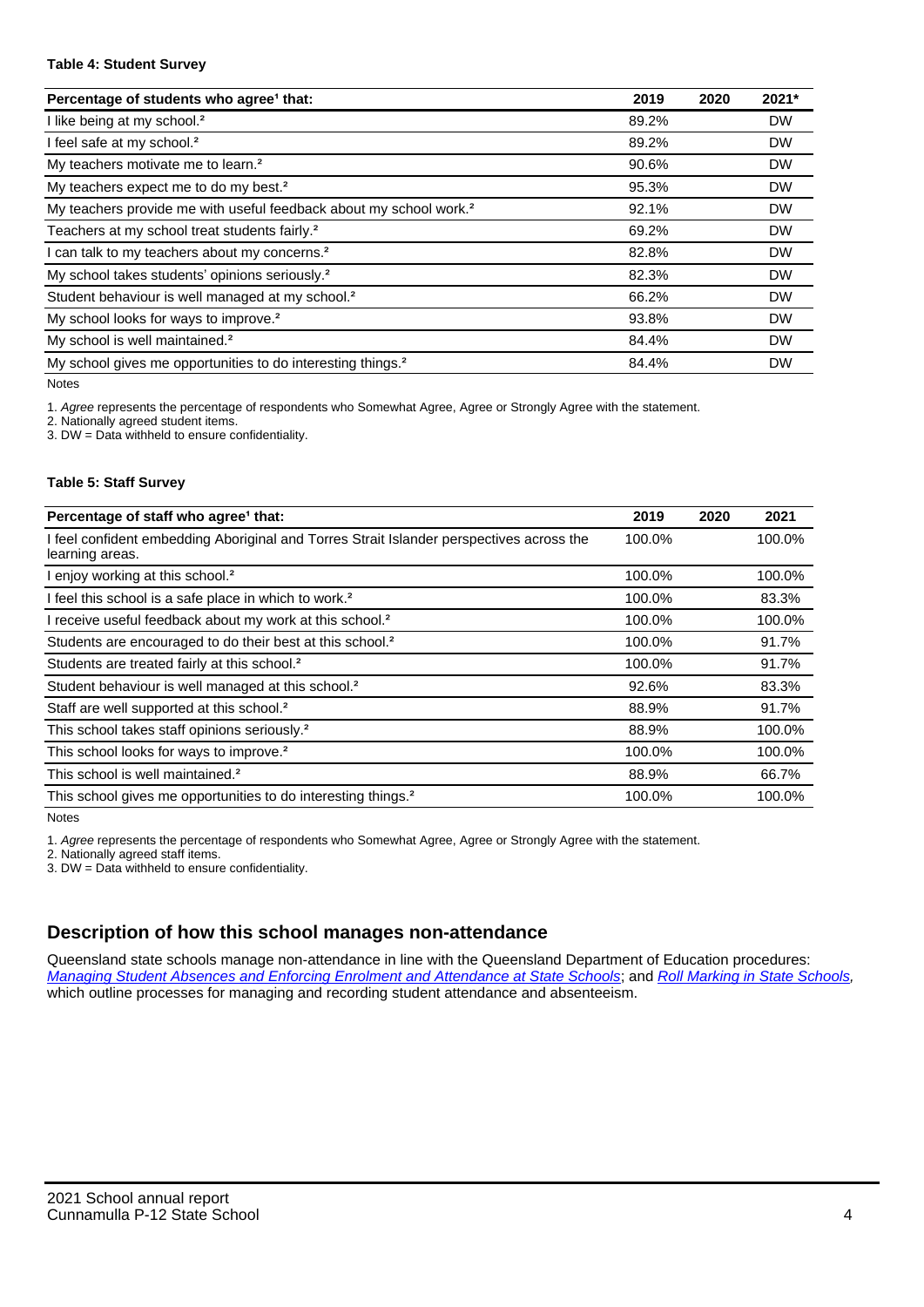## **School disciplinary absences**

#### **Table 6: Count of school disciplinary absences at this school**

| Type of school disciplinary absence | 2019 | 2020 | 2021 |
|-------------------------------------|------|------|------|
| Short suspension                    | 85   | 75   | 97   |
| Long suspension                     | 0    |      | 8    |
| Exclusion                           | 0    |      |      |
| Cancellation                        | 0    |      | 0    |
| Total                               | 85   | 75   | 106  |

Notes

1. School disciplinary absence (SDA) data is a total of short suspensions (1–10 days), long suspensions (11–20 days), exclusions and cancellations. 2. The number of SDAs is not the number of students who received an SDA as one student may be suspended several times in a school year. Each time a student is suspended it is recorded as an additional SDA. The data does not reflect the outcomes of appeal decisions.

3. 2020 data was impacted by the COVID-19 health emergency. There were significantly fewer SDAs during the home-based learning period (the first five weeks of Term 2) compared to other years.

# **School funding**

## **School income broken down by funding source**

School income, reported by financial year accounting cycle using standardised national methodologies and broken down by funding source is available via the [My School](http://www.myschool.edu.au/) website.

### **How to access our income details**

- 1. Click on the My School link <http://www.myschool.edu.au/>.
- 2. Enter the school name or suburb of the school you wish to search.

| Search by school name or suburb | <b>School sector</b> | School type | <b>State</b> |  |
|---------------------------------|----------------------|-------------|--------------|--|
|                                 |                      |             |              |  |

3. Click on View School Profile to access the school's profile.



4. Click on Finances and select the appropriate year to view school financial information.

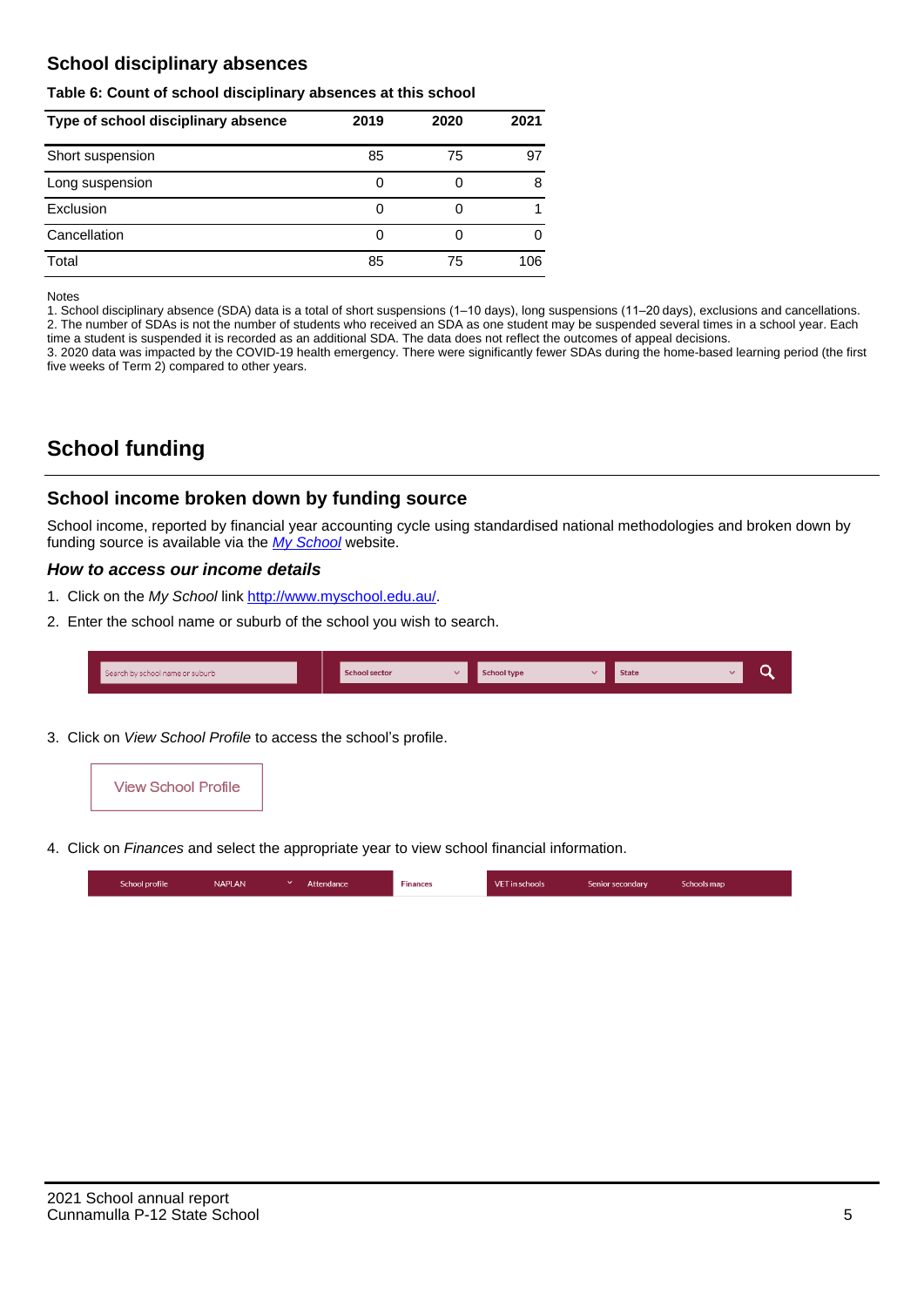# **Teacher standards and qualifications**

The Teacher registration eligibility requirements: Policy (p.1) states:

To be eligible for registration, a person must satisfy the Queensland College of Teachers (QCT) that they meet requirements regarding qualification and experience, or have otherwise met the requirements of the Australian Professional Standards for Teachers (APST). A person must also satisfy the QCT that they are suitable to teach and meet English language proficiency requirements. All these requirements are specified in the Act and the Education (Queensland College of Teachers) Regulation 2005 (the Regulation).

The qualifications required for teacher registration are successful completion of either -

- (a) a four-year initial teacher education program including teacher education studies of at least one year (e.g. a Bachelor of Education, or a double Bachelor degree in Science and Teaching) or
- (b) a one-year graduate initial teacher education program following a degree (e.g. a one-year Graduate Diploma of Education (Secondary) after a three-year Bachelor degree) or
- (c) another course of teacher education that the QCT is reasonably satisfied is the equivalent of (a) or (b). These are considered on a case-by-case basis.

For more information, please refer to the following link:

• <https://www.qct.edu.au/registration/qualifications>

# **Workforce composition**

## **Staff composition, including Indigenous staff**

**Table 7: Workforce composition for this school**

|                    | <b>Teaching staff</b> |      |      | Non-teaching staff |      |                 | <b>Indigenous staff</b> |      |      |
|--------------------|-----------------------|------|------|--------------------|------|-----------------|-------------------------|------|------|
| <b>Description</b> | 2019                  | 2020 | 2021 | 2019               | 2020 | 2021            | 2019                    | 2020 | 2021 |
| Headcount          | 20                    | 19   | 20   | 19                 | 18   | 20              |                         |      |      |
| <b>FTF</b>         | 19                    | 18   | 19   | 13                 | 12   | 14 <sub>1</sub> | <5                      |      |      |

Notes

1. Teaching staff includes school leaders.

2. Indigenous refers to Aboriginal and Torres Strait Islander people of Australia.

3. FTE = full-time equivalent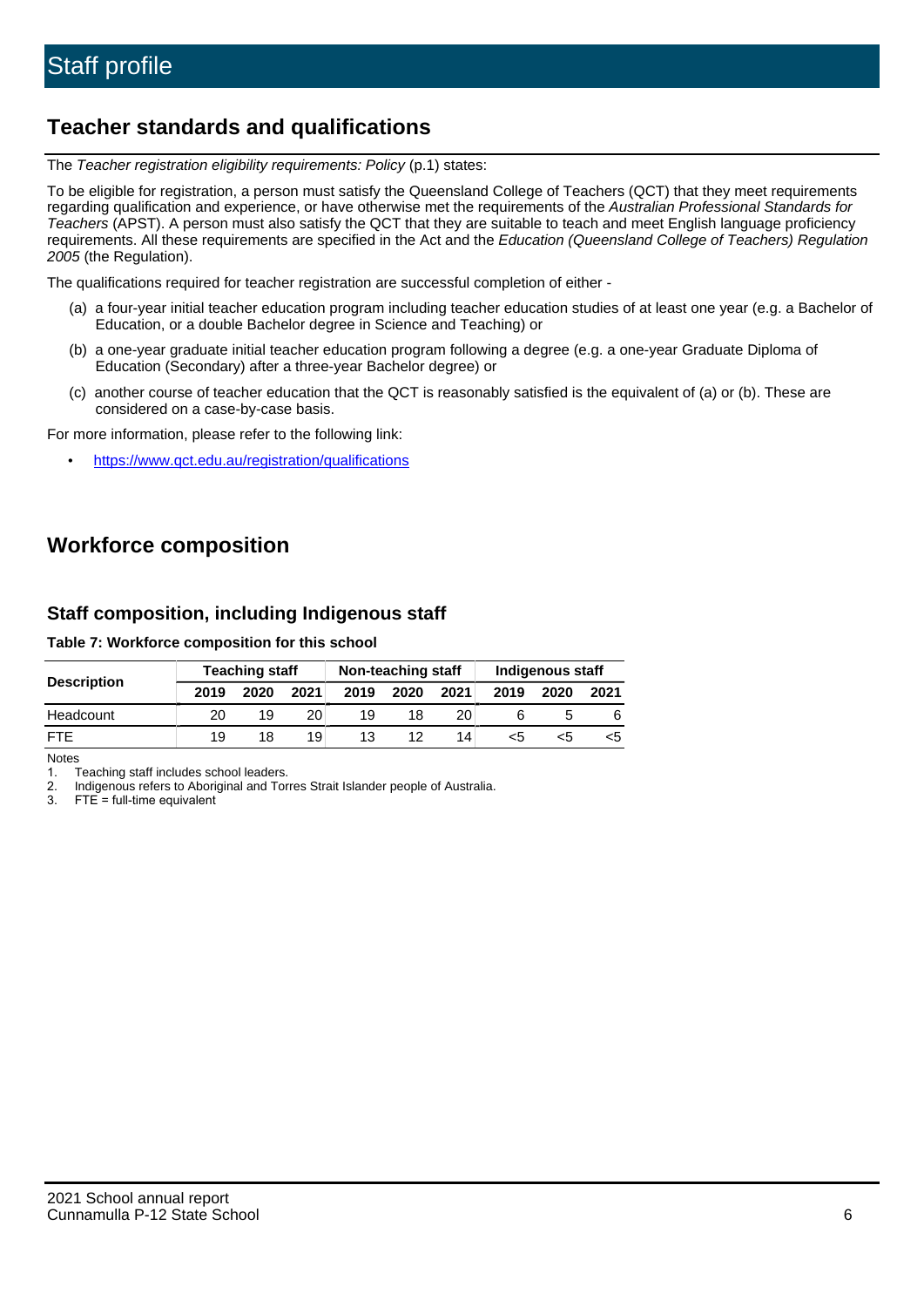# **Key student outcomes**

## **Student attendance**

Tables 8–9 show attendance rates at this school as percentages. In 2020, the COVID-19 health emergency affected student attendance in Queensland Government schools. Comparisons between 2020 and other years' attendance data should not be made.

#### **Table 8: Overall student attendance at this school**

| <b>Description</b>                                  | 2019 | 2020 | 2021 |
|-----------------------------------------------------|------|------|------|
| Overall attendance rate for students at this school | 80%  | 77%  | 76%  |

Notes

1. The attendance rate is the full- and part-time days attended as a percentage of enrolled school days.

2. Full-time students only.

#### **Table 9: Student attendance rates for each year level at this school**

| <b>Year Level</b> | 2019 | 2020 | 2021 |
|-------------------|------|------|------|
| Prep Year         | 86%  | 88%  | 74%  |
| Year 1            | 86%  | 84%  | 81%  |
| Year 2            | 84%  | 69%  | 84%  |
| Year <sub>3</sub> | 75%  | 70%  | 68%  |
| Year 4            | 80%  | 71%  | 82%  |
| Year 5            | 86%  | 78%  | 77%  |
| Year <sub>6</sub> | 86%  | 72%  | 76%  |
| Year 7            | 85%  | 82%  | 78%  |
| Year <sub>8</sub> | 86%  | 71%  | 71%  |
| Year 9            | 71%  | 78%  | 73%  |
| Year 10           | 71%  | 63%  | 72%  |
| Year 11           | 71%  | 76%  | 69%  |
| Year 12           | 84%  | 87%  | 87%  |

Notes<br>1. Th The attendance rate is the full- and part-time days attended as a percentage of enrolled school days.

2. Full-time students only.

3. DW = Data withheld to ensure confidentiality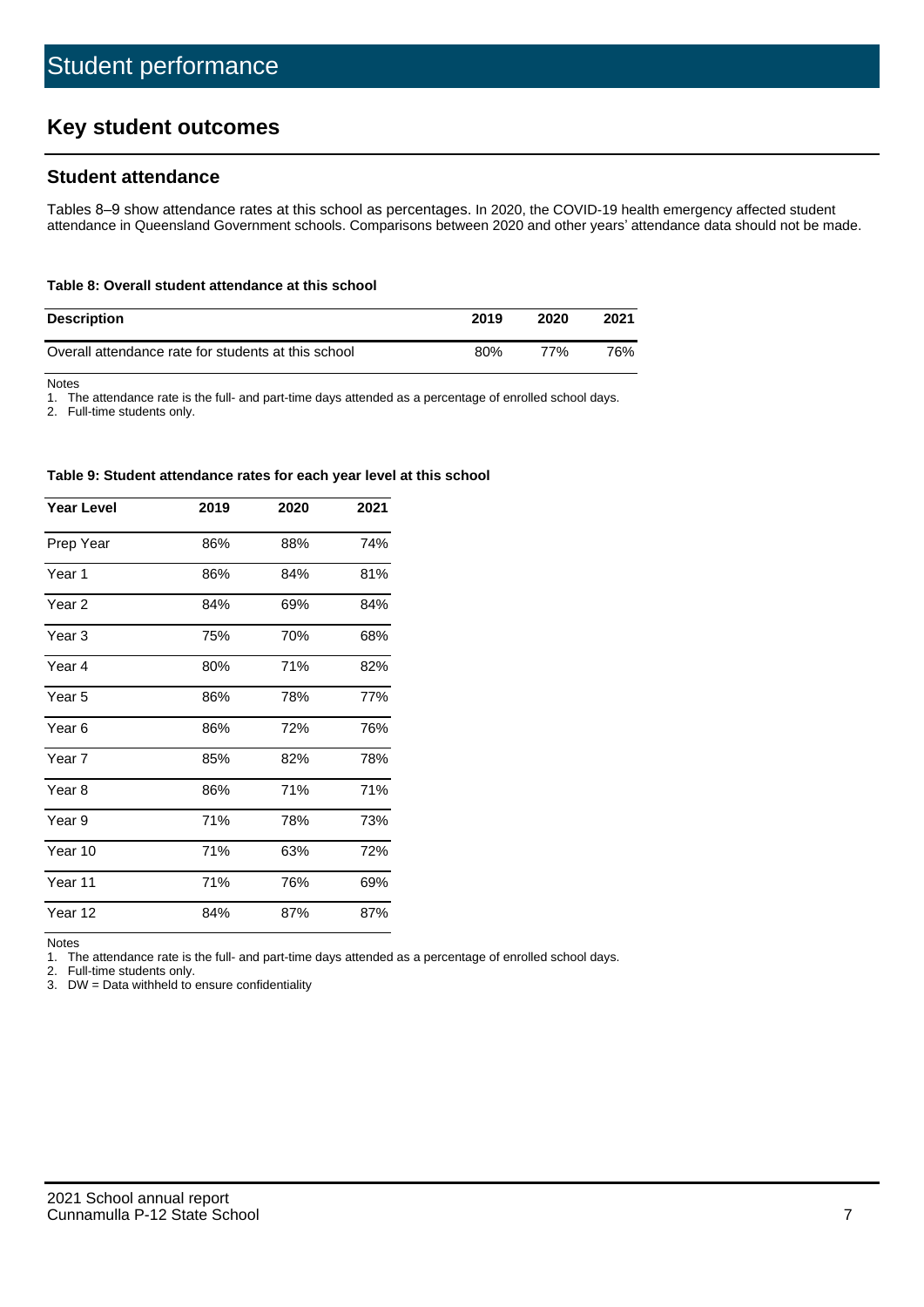# **NAPLAN**

Our reading, writing, spelling, grammar and punctuation, and numeracy results for the Years 3, 5, 7 and 9 NAPLAN tests are available via the [My School](http://www.myschool.edu.au/) website.

#### **How to access our NAPLAN results**

- 1. Click on the My School link <http://www.myschool.edu.au/>.
- 2. Enter the school name or suburb of the school you wish to search.

| Search by school name or suburb | <b>School sector</b> | <b>School type</b>                        |          | <b>State</b> |  |
|---------------------------------|----------------------|-------------------------------------------|----------|--------------|--|
|                                 |                      |                                           |          |              |  |
|                                 |                      | $\sim$ $\sim$ $\sim$ $\sim$ $\sim$ $\sim$ | $\cdots$ |              |  |

3. Click on View School Profile of the appropriate school to access the school's profile.

| <b>View School Profile</b> |  |  |  |
|----------------------------|--|--|--|
|----------------------------|--|--|--|

4. Click on NAPLAN and select a year to view school NAPLAN information.

|  | School profile | <b>NAPLAN</b><br>$\sim$ 1 | Attendance | <b>Finances</b> | <b>VET</b> in schools | Senior secondary | Schools map |
|--|----------------|---------------------------|------------|-----------------|-----------------------|------------------|-------------|
|--|----------------|---------------------------|------------|-----------------|-----------------------|------------------|-------------|

#### Notes

- 1. If you are unable to access the internet, please contact the school for a hard copy of the school's NAPLAN results.
- 2. The National Assessment Program Literacy and Numeracy ([NAPLAN\)](http://www.nap.edu.au/naplan) is an annual assessment for students in Years 3, 5, 7 and 9.